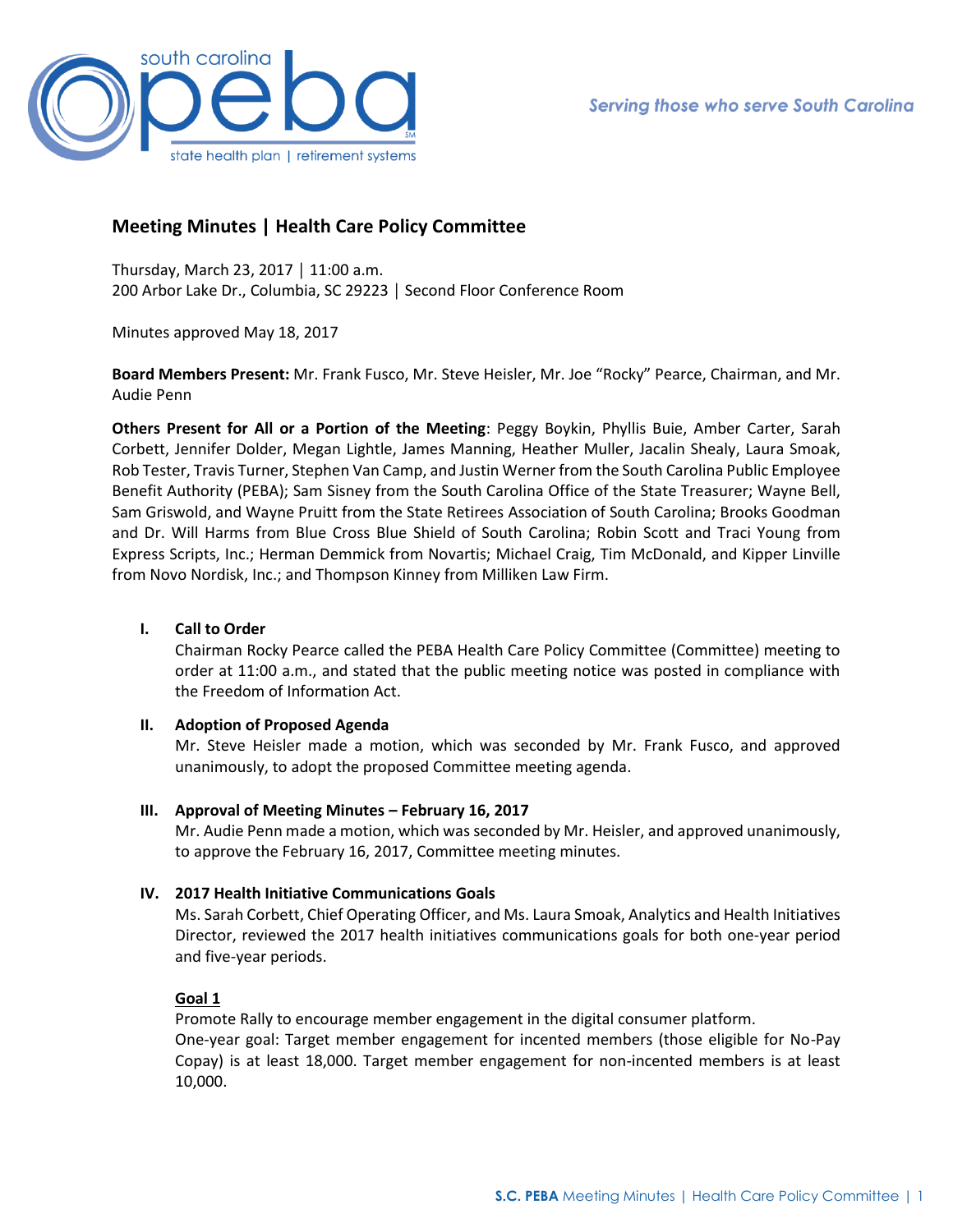Five-year goal: Maintain engagement of 18,000 incented members; increase engagement to 20,000 non-incented members.

### **Goal 2**

One-year goal: to encourage at least 12,600 or five percent of eligible State Health Plan active members to register for Blue CareOnDemand; a telehealth video platform that was introduced in January 2017.

Five-year goal: Achieve 40,000 registered users.

# **Goal 3**

One-year goal: increase the number of worksites hosting a preventive screening by six percentage points.

Five-year goal: Conduct 50,000 total member screenings each year.

### **Goal 4**

One-year goal: Increase those enrolled in the State Health Plan maternity management program in the first trimester to 83 percent.

Five-year goal: Achieve 92 percent enrollment in the first trimester.

### **Goal 5**

One-year goal: Increase State Health Plan member current rate for colorectal cancer screenings by 1.5 percentage points.

Five-year goal: Increase the current rate by 1.5 percentage points each year.

#### **Pharmacy Goal 1**

Increase usage of the Express Scripts website and mobile application, which are resources for information about the prescription drug benefits, and provides tools to help reduce costs for the plan and members.

One-year goal key measures

- Increase the total number of registered users on the website by five percent to 102,163
- Increase the total number of registered users on the mobile application to 12,000

Five-year goal: Increase total registered website and mobile application users by five percent each year.

#### **Pharmacy Goal 2**

One-year goal: Increase the generic fill rate for the commercial plan by 0.5 percentage points by promoting use of generic medications through education and training to members.

Five-year goal: Maintain a generic fill rate of 85 percent or higher.